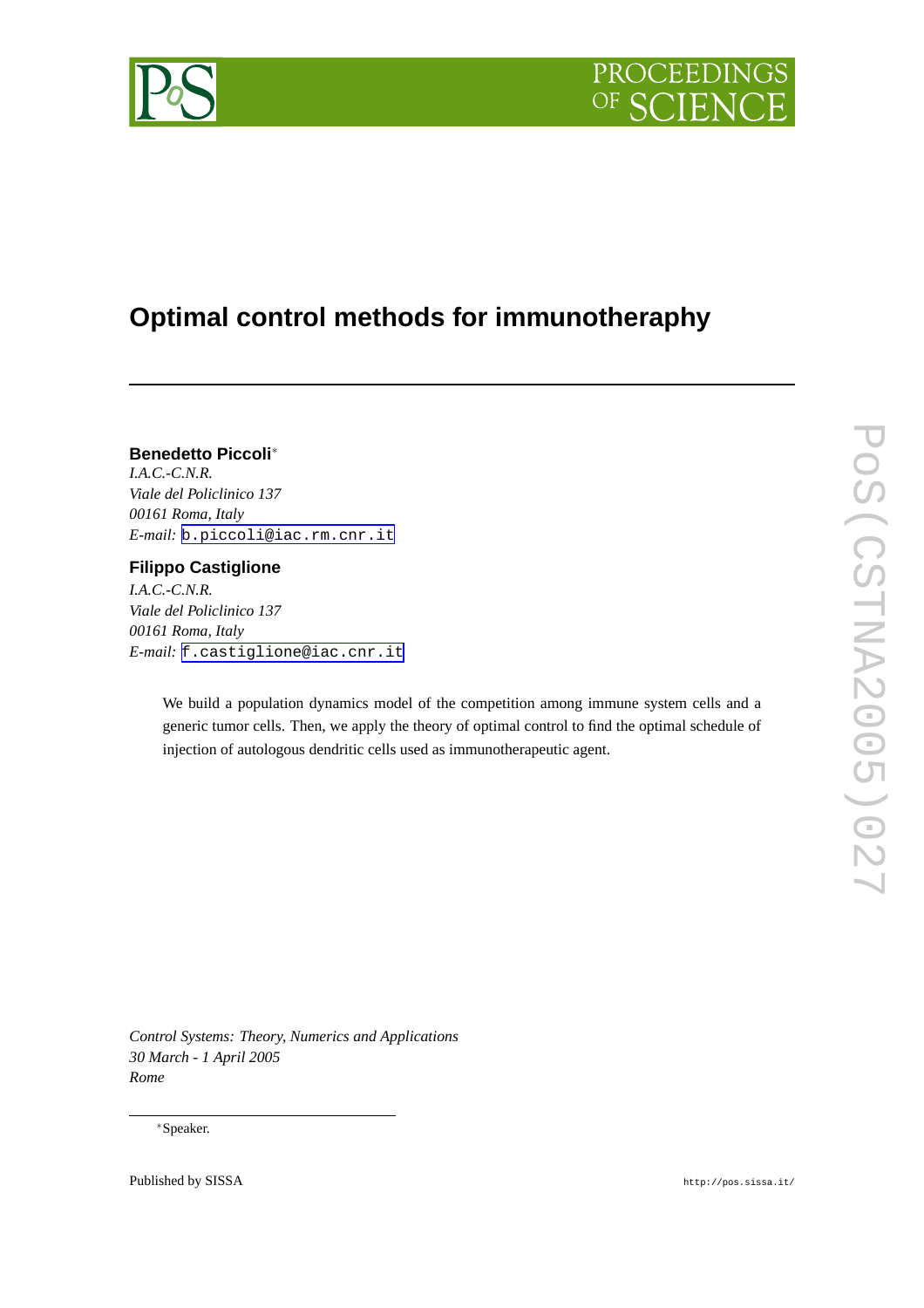#### **1. Background**

Mathematical models in biology are being used since Lotka (1925) and, independently , in 1926 Volterra formulated the predator-pre y model of biological species. Today , by means of powerful computers the possibility to solv e numerically comple x mathematical formulations of biologicalmotivated problems is a routine task.

Computational and mathematical models are helping biologists to understand various aspects of the comple x realm of living matter , from the beating of a heart to the molecular machinery underlying the cell-division cycle and cell mo vement.

A specific area of study is that of the immune system dynamics. Mammalian immune system can be considered one of the most comple x systems nature has e ver created. It is in charge to fight against all kind of potentially dangerous agent which break the anatomic barriers of the host organism [\[6\]](#page-13-0). The IS is composed by a variety of organs, cells and molecules acting in concert to achie v e the basic functions of the IS, that is, recognition, response and memory .

When the immune system does not work properly the results is a disease. In the case of a tumor, the immune system should be able to detect the anomalous cells and kill them. Failure in this talk results in an uncontrolled growth of the tumor mass.

Immunotherapy is the "art" of stimulating the immune system to react against something specific. For example, for people which are allergic to bee sting, doctors repeat to inject small doses of venom until the immune system "changes" its way if reacting to the venom. Another example, which is relevant to us, is the immunotherapy applied to cancer. Of course, there are different way of stimulating the immune system. One of such way is to sho w to the IS pieces of the tumor telling him that the y should be destroyed. The hope is that, once instructed, the immune system cells will be able to recognize the same pieces of tumor and destroy the cells bearing them.

*Dendritic cells* are perhaps the best so-called antigen-presenting-cells (APCs) in that their work consist in capturing the antigens (that is an y potentially dangerous molecule the y find around in the host body) and sho w them to other cells of the IS called effector cells. If the presented molecules are "judged" as dangerous, then the immune system mounts a specific response to eliminate the danger.

*Dendritic cell transplantation* is the practice of culti vating autologous dendritic cells (*i.e.,* previously extracted from the same patient), together with characteristic molecules of the cancer cells (called tumor-associated-antigens or TAA) and then reinject them into the patient. The idea is that the immune system, confronted with such amount of tumor-antigen, starts to mount a response against it in place of a weak or completely absent response due to the inability of the TAA to induce a response because belonging to the self. As a side effect, it will e ventually recognize the same molecules on tumor cells and kill them, actually eradicating the tumor .

There are many mathematical models of the immune system known in the literature [[7](#page-13-0)] and a small subset look at the interactions between immune system and cancer [[2](#page-12-0)].

Our goal is to build a mathematical model to investigate the effect of tumor immunotherapy (and in particular Dendritic Cells Vaccine, DCV) for a generic solid a-vascular tumor . The obtained model is formed by five variables representing the cancer cells population and four key immune cells populations involved in the response of immune system to the cancer . The DCV represents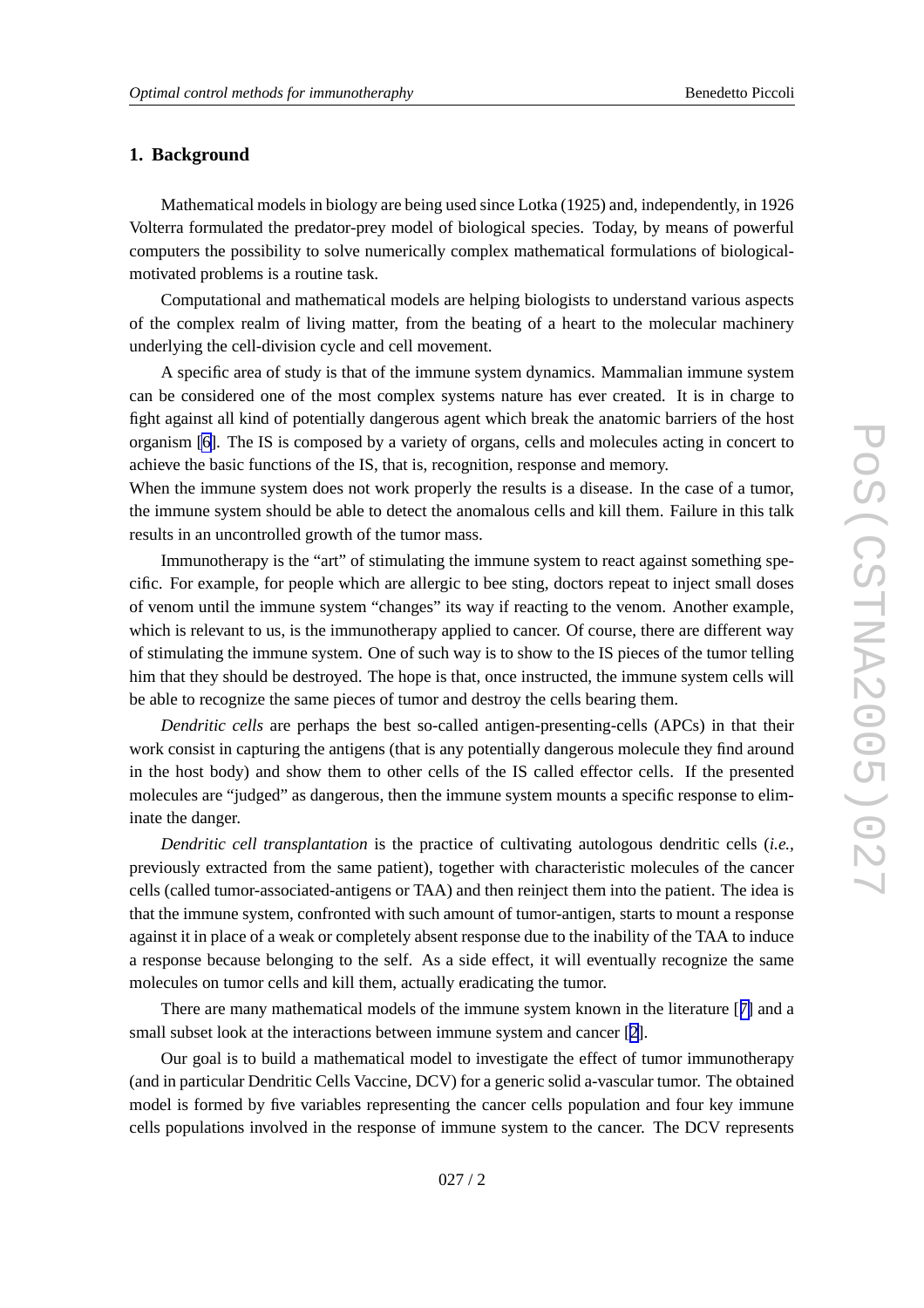the control part of the model and affects directly only the population of dendritic cells, while the tumor mass at the final time of the treatment period (optimization horizon) is the cost function.

After that, we apply the theory of optimal control to find the optimal protocol for the administration of DCVs loaded with TAA. The typical treatment consists of a finite number of DCV injections. Therefore we reduce to an optimization problem over a finite dimensional space, assuming that the vaccine administration follows always the same procedure.

Since the typical time scale, linked to cell duplication, of the model evolution is much bigger than that of the vaccine administration, we can use an approximation and optimal control tools to compute the gradient of the cost function with respect to the DCVs time schedule. More precisely , we consider a generalized setting for defining weakly differentiable control variations of a reference trajectory. Changes in the DCVs time schedule give rise to control variations that are weakly differentiable, hence we use the variational equation, along the reference trajectory, to compute the gradient of the cost function. The obtained approximation corresponds to consider each DCV injection as an impulse in the system e volution.

From computational point of view, our approach amounts to solve a linear system with a time varying matrix that is computed along the reference trajectory. Then any optimization algorithm, relying only on the gradient of the cost function, can be used to search minima of our problem.

Simulations are run with a C++ program via Runge-Kutta method to solve the differential equations. In principle, gi ven a schedule, one should compute the corresponding reference trajectory and then solve the linear system given by the variational equation. However, this can be done in parallel to avoid memory allocation problems.

The results are quite satisfactory showing a decrease of the final value of the tumor mass with the use of a simple steepest descent method. Howe ver , when the number of injection is high the cost function depends in a stiff way from some of the injection times and the resulting optimization algorithm may present some numerical troubles. These were overcome via the use of a high order Runge-Kutta method both for the reference trajectory and the variational equation.

#### **2. The mathematical model**

The most popular mathematical models, in this and other fields, involv e ordinary and partial differential equations (ODE) to represent reaction kinetics.

Ordinary Differential Equations (ODE) (or coupled-maps) are used to represent concentrations or populations of cells and/or molecules. The parameters represents kinetic constants.Partial differ ential equations (PDE) are often used to have a spatial representation of the diffusion of reagents.

#### **2.1 ODE modeling of tumor gr owth and dendritic cell presentation of tumor-associated-antigen**

The following ODE model is a very simple one. It is perhaps the only model specialized for autologous dendritic cell transfection therapy. We decided from the beginning to start with a simple representation of TAA-specific cells. We assume:

1. The time resolution is of one day .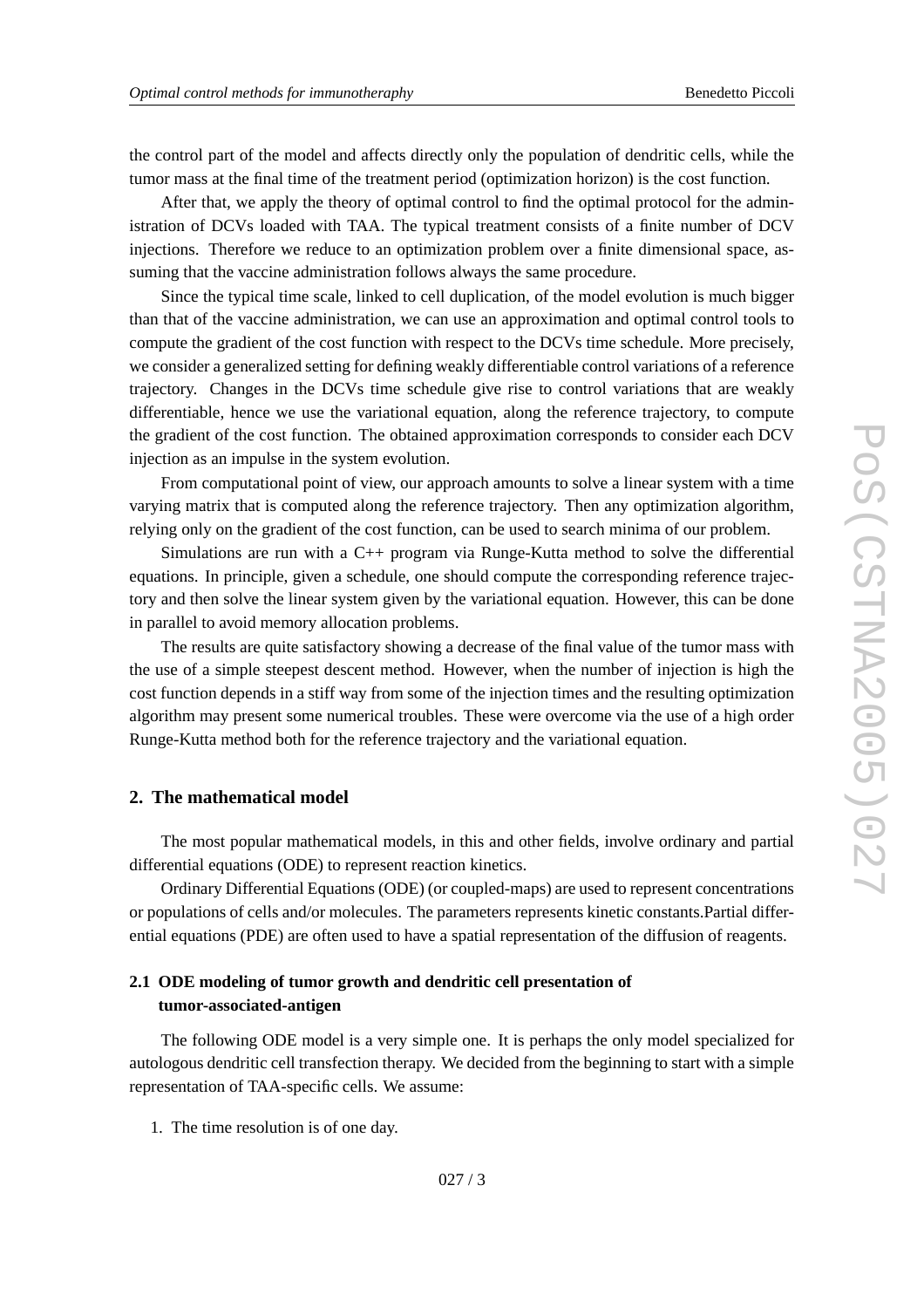- 
- <span id="page-3-0"></span>2. To use a monoclonal model in the first phase. Then look at Agur-Mazor policlonal model to think about a policlonal model which takes into account the immune response to tw o or more TAAs.
- 3. We will not include NK (natural killer) in our model. At least until there will be a good reason to do it. In general NK activity is non-specific so that a simple constant term in the equations would suffice.
- 4. No special reference to a specific tumor is necessary at a first stage of the math model development.
- 5. No geometry will be considered at this time.
- 6. The modelled tumor will be a vascular .
- 7. Although it is clear that the competition between CTLs expressing different receptors impor tant in this process. A recent paper by Vincenzo Cerundolo (Oxford, England) conclude that concurrent immunization with too many dominant epitopes will result in relative advantage for CTL specific for some epitopes at the expense of others. This aspect might be investigated when considering a policlonal model. At the first stage just tumor-specific cells will be taken into account, therefore no competition will be represented.

The model consists of few key immune cell populations, lymphocytes CD4 T helper cells and CD8 cytotoxic T cells, are modelled together with the population of cancer cell which refers to myelotic cells. Dendritic cells (the major antigen resenting cells in vertebrate immune systems) are the source of TAA and are introduced externally . The system is:

$$
\frac{dH}{dt} = a_0 - b_0 H + c_0 D \left[ d_0 H (1 - \frac{H}{f_0}) \right]
$$
\n(2.1)

$$
\frac{dC}{dt} = a_1 - b_1 C + c_1 I(M + D) \left[ d_1 C (1 - \frac{C}{f_1}) \right]
$$
\n(2.2)

$$
\frac{dM}{dt} = \left[d_2M(1 - \frac{M}{f_2})\right] - e_2MC\tag{2.3}
$$

$$
\frac{dD}{dt} = -e_3 DC \tag{2.4}
$$

$$
\frac{dI}{dt} = a_4 HD - c_4 CI - e_4 I \tag{2.5}
$$

Where **H** are the tumor-specific CD4 T helper cells, C are the tumor-specific CD8 T cells or CTLs citotoxic cell, M are the melanocytes (cancer cells) which expose the TAA, D are the mature dendritic cells (graft) which are loaded with the TAA (which expose tumor peptides on HLA molecule) and **I** is the IL-2 secreted by H and responsible for T cell growth.

Note that we decide to use the logistic growth proposed by Verhulst in 1836  $R(x) = r(1 - \frac{x}{K})$ where the constant  $K$  is the carrying capacity of the environment, which is usually determined by the available sustaining resources.  $R(x)$  in this case represents the per capita birth rate, that is, it is dependent on *x* .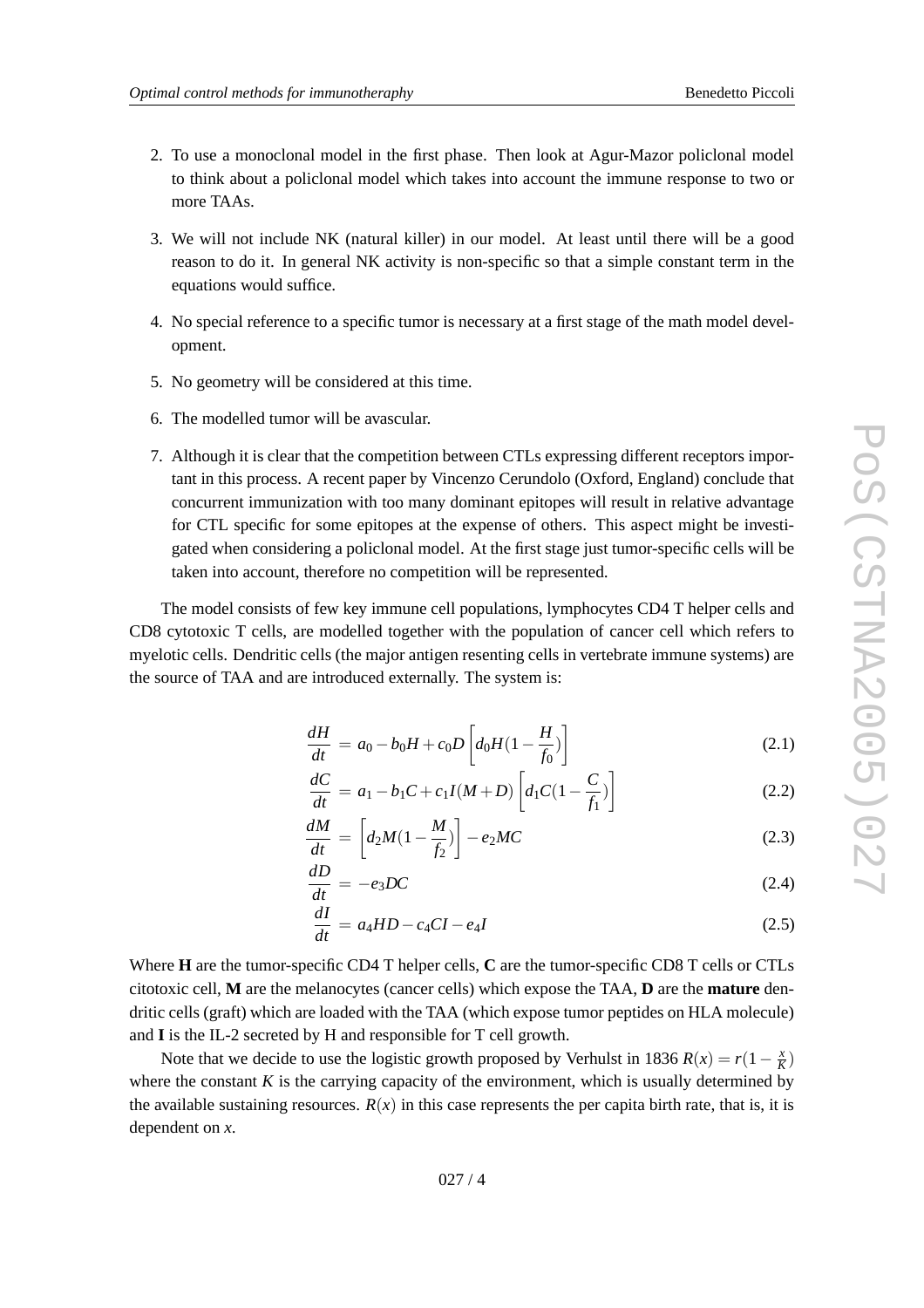| Name           | description                | value-units $(\star)$                          |
|----------------|----------------------------|------------------------------------------------|
| a <sub>0</sub> | birth of CD4 T             | $10^{-4}$ c $d^{-1}$ mm <sup>-3</sup>          |
| $b_0$          | death of CD4 T             | $0.02 d^{-1}$                                  |
| c <sub>0</sub> | max prolif of CD4 T        | 10                                             |
| $d_0$          | $1/2$ satur const of CD4 T | $10^{-2} c^{-1} d^{-1}$ mm <sup>3</sup>        |
| $f_0$          | carrying capacity of CD4 T | $1 cm m^{-3}$                                  |
| a <sub>1</sub> | birth of CD8 T             | $10^{-4} c d^{-1}$ <sub>nm</sub> $\frac{1}{2}$ |
| b <sub>1</sub> | death of CD8 T             | $0.02 d^{-1}$                                  |
| c <sub>1</sub> | max prolif of CD8 T        | 10                                             |
| $d_1$          | 1/2 satur const of CD8 T   | $10^{-2} c^{-1} d^{-1}$ mm <sup>3</sup>        |
| $f_1$          | carrying capacity of CD8 T | $1 cm m^{-3}$                                  |
| $d_2$          | 1/2 satur const of tumor   | $0.02 d^{-1}$                                  |
| $e_2$          | killing by CD8 of tumor    | 0.1 $c^{-1}d^{-1}$ mm <sup>3</sup>             |
| f <sub>2</sub> | carrying capacity of tumor | $1 cm m^{-3}$                                  |
| $e_3$          | CD8 T killing of DC        | $0.1 c^{-1} d^{-1}$ mm <sup>3</sup>            |
| $a_4$          | production by CD4 T        | $10^{-2} c^{-1} d^{-1}$ mm <sup>3</sup>        |
| $c_4$          | IL-2 uptake by CD8 T       | $10^{-7} c^{-1} d^{-1}$ mm <sup>3</sup>        |
| $e_4$          | degradation rate           | $10^{-2} d^{-1}$ mm <sup>-3</sup>              |

**Table 1:** Parameters of the model. Note that  $e_2 = e_3$  since both dendritic and cancer cells express the same TAA by assumption.  $\star c$  stays for cells, and  $d$  stays for days

The term  $a_0 - b_0 H(t)$  in equation ([2.2](#page-3-0)) represents the production by the bone marrow of a very small number of tumor specific cells. Although tumor antigens are very poor immunogenic, it is reasonable to think that very few cells able to recognize them circulates in our body. An equivalent term in equation [\(2.3](#page-3-0))  $a_1 - b_1 C(t)$  is given for tumor specific cytotoxic cells.

The term  $c_0D(t)$   $\left[d_0H(1-\frac{H}{f_0})\right]$  in equation ([2.2](#page-3-0)) represents the clone expansion of tumor specific helper cells upon presentation of tumor associated antigen by dendritic cells. Dendritic cells are injected into the host already loaded, hence presenting the tumor peptides bind both to MHC class I or II. A saturation term for the growth of helper cells is considered.

The term  $c_1I(t)(M+D)\left[d_1C(1-\frac{C}{f_1})\right]$  in equation ([2.3](#page-3-0)) represents the clone expansion of tumor specific cytotoxic cells either by interaction with tumor cells or with dendritic cells. Since such clone expansion is possible only in presence of IL-2 which is secreted by T helper cells upon recognition of dendritic loaded cells, no tumor specific response is possible without tumor antigen presentation by dendritic cells.

Myeloid cells grow (limited grow)  $\left[ d_2 M(1 - \frac{M}{f_2}) \right]$  in equation ([2.4](#page-3-0)) and are killed by tumor specific cytotoxic cells  $-e_2M(t)C(t)$ .

Dendritic cells are killed by cytotoxic cells  $-e_3D(t)C(t)$ .

Interleukin IL-2 is produced by helper cells upon recognition of tumor loaded dendritic cells  $a_4H(t)D(t)$  and is consumed by cytotoxic cells during clonal growth  $-c_4C(t)I(t)$  (equation [\(2.5\)](#page-3-0)). While the term  $-e_4I(t)$  represents degradation of free interleukin.

The parameters are reported in table 1 . Values in the last column are (still) arbitrary , and are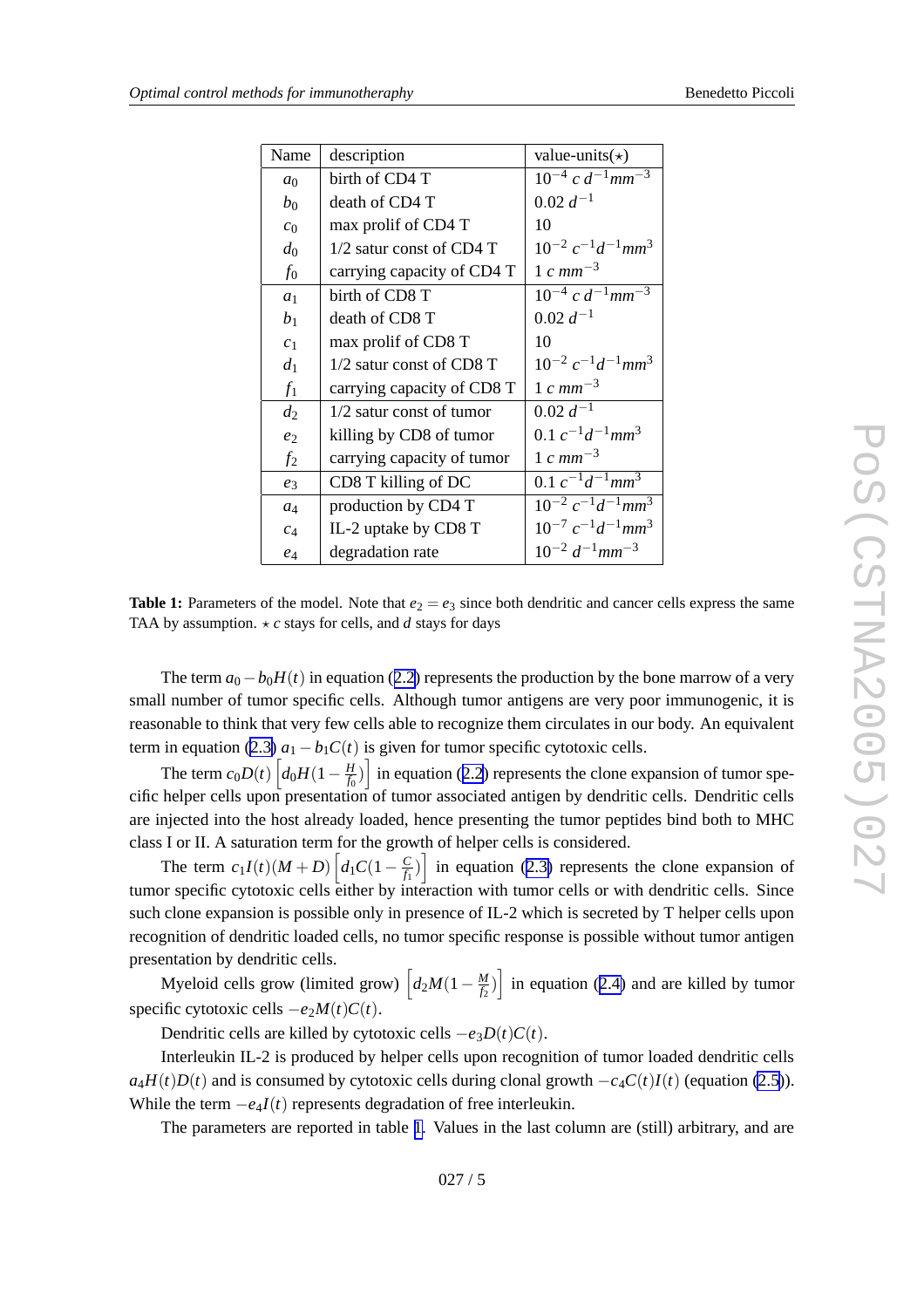<span id="page-5-0"></span>reported to remind the units.

After a suitable choice of the parameter values (without explicit reference to biological relevance) the model in equation  $(2.3)$  $(2.3)$  – equation  $(2.5)$  $(2.5)$  shows the following dynamics:

- In case of a lack of immune response the tumor will grow.
- If we administer a vaccine consisting of dendritic cells loaded with tumor-associated antigens, a specific cytotoxic immune response will be obtained. Figure 1 shows a reduction to almost zero of the tumor population. A tumor specific response with growth of cytotoxic cells and helper cells which recognize the tumor . CTL cells kill dendritic cells because the y sho w the tumor peptides but also the tumor cells. IL-2 is produced by helper cells upon contact with dendritic cells presenting tumor peptide together with MHC class II molecules. On the other hand, dendritic cells presenting tumor peptides on the class I MHC molecule are able to bind cytotoxic cell receptors and stimulate growht.



**Figure 1:** Introducing a population of dendritic cells which are loaded with TAA, one observe a tumor specific response with growth of cytotoxic cells and helper cells which recognize the tumor . CTL cells kill dendritic cells because the y sho w the tumor peptides but also the tumor cells. IL-2 is produced by helper cells upon contact with dendritic cells presenting tumor peptide together with MHC class II molecules. On the other hand, dendritic cells presenting tumor peptides on the class I MHC molecule are able to bind cytotoxic cell receptors and stimulate growth.

Figure [2](#page-6-0) shows the curves of tumor size versus time for different therapeutic regimen (DC injection doses). Larger doses correspond to a bigger reduction in tumor size.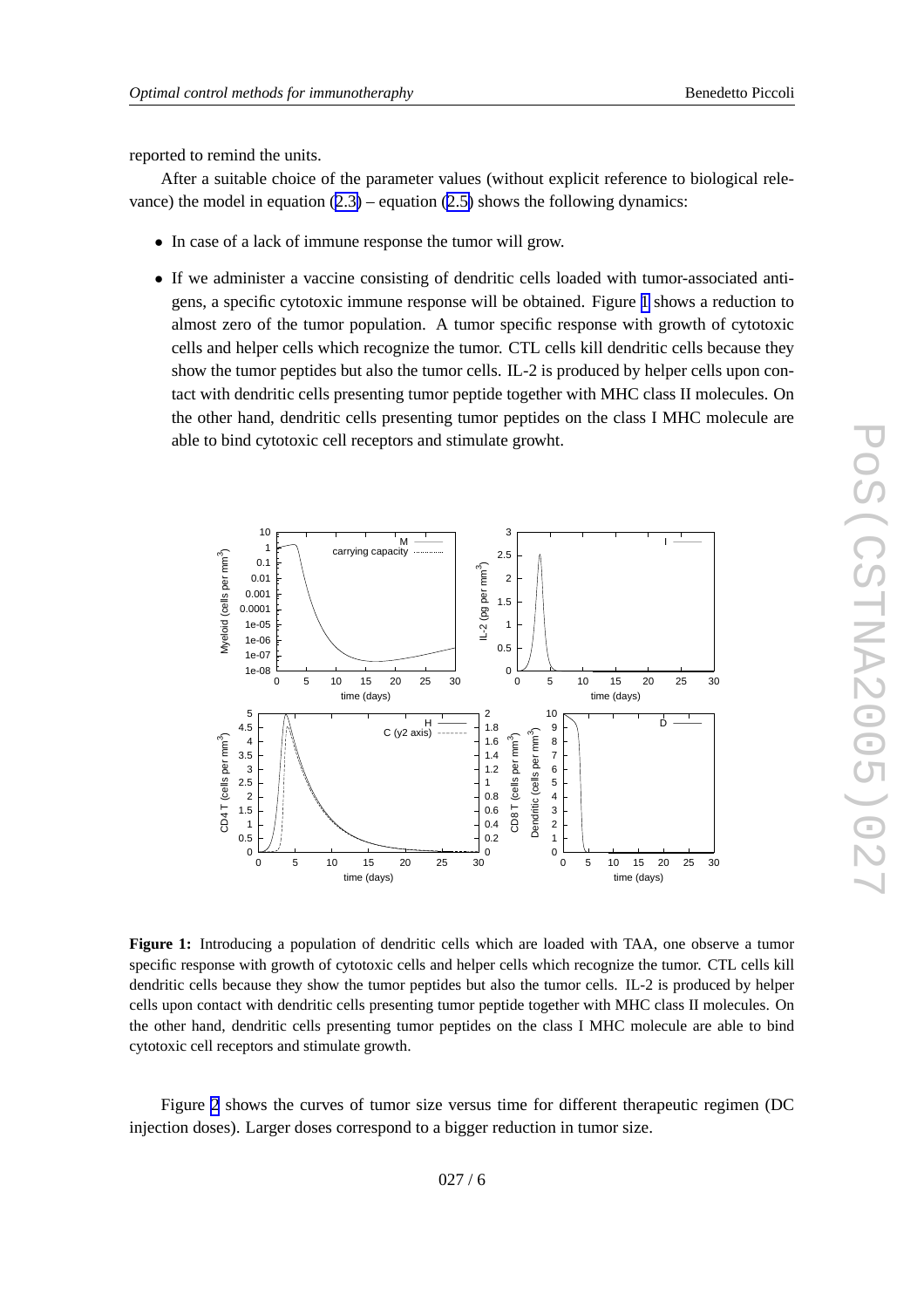<span id="page-6-0"></span>

**Figure 2:** Cancer cells (per  $mm^3$ ) versus DC-vaccine dose (in cells injected per  $mm^3$ ).

#### **3. Optimal Control**

Consider a general control system:

$$
\frac{dx}{dt} = F(x, u),\tag{3.1}
$$

where  $x \in R^n$  and  $u \in U$  compact subset of  $R^m$ . We fix  $T > 0$  assume that F is such that for every control function  $u : [0, T] \to U$  and  $x_0 \in R^n$  there exists a unique solution  $x(\cdot, u)$  satisfying  $\frac{dx}{dt}(t, u) = F(x(t), u(t))$  a.e. on [0, *T*] and  $x(0, u) = x_0$ . An optimal control problem in Mayer form is gi ven by:

$$
\min_{u(\cdot) \in u} \psi(x(T, u)), \qquad x(0) = x_0,\tag{3.2}
$$

where  $U$  is the class of admissible controls,  $\Psi$  the final cost,  $T$  the terminal time and  $x_0$  the initial condition. The aim is to find the control  $u(\cdot) \in \mathcal{U}$  so that  $\psi(x(T, u))$  is minimized.

The well known Pontryagin Maximum Principle (PMP), see [\[9\]](#page-13-0), provides, under suitable conditions, a necessary condition for optimality in terms of a lift of the candidate optimal trajectory to the cotangent bundle. Such lift is a trajectory of a pseudo–Hamiltonian system. The proof of PMP relies on a special type of variations, called *needle variations*, of a reference trajectory. Given a candidate optimal control  $u^*$  and corresponding trajectory  $x^*$ , a time  $\tau$  of approximate continuity for  $F(x^*(\cdot), u^*(\cdot))$  and  $\omega \in U$ , a needle variation is a family of controls  $u_{\varepsilon}$  obtained replacing  $u^*$ with  $\omega$  on the interval  $[\tau-\varepsilon,\tau]$ . A needle variation gives rise to a variation v of the trajectory satis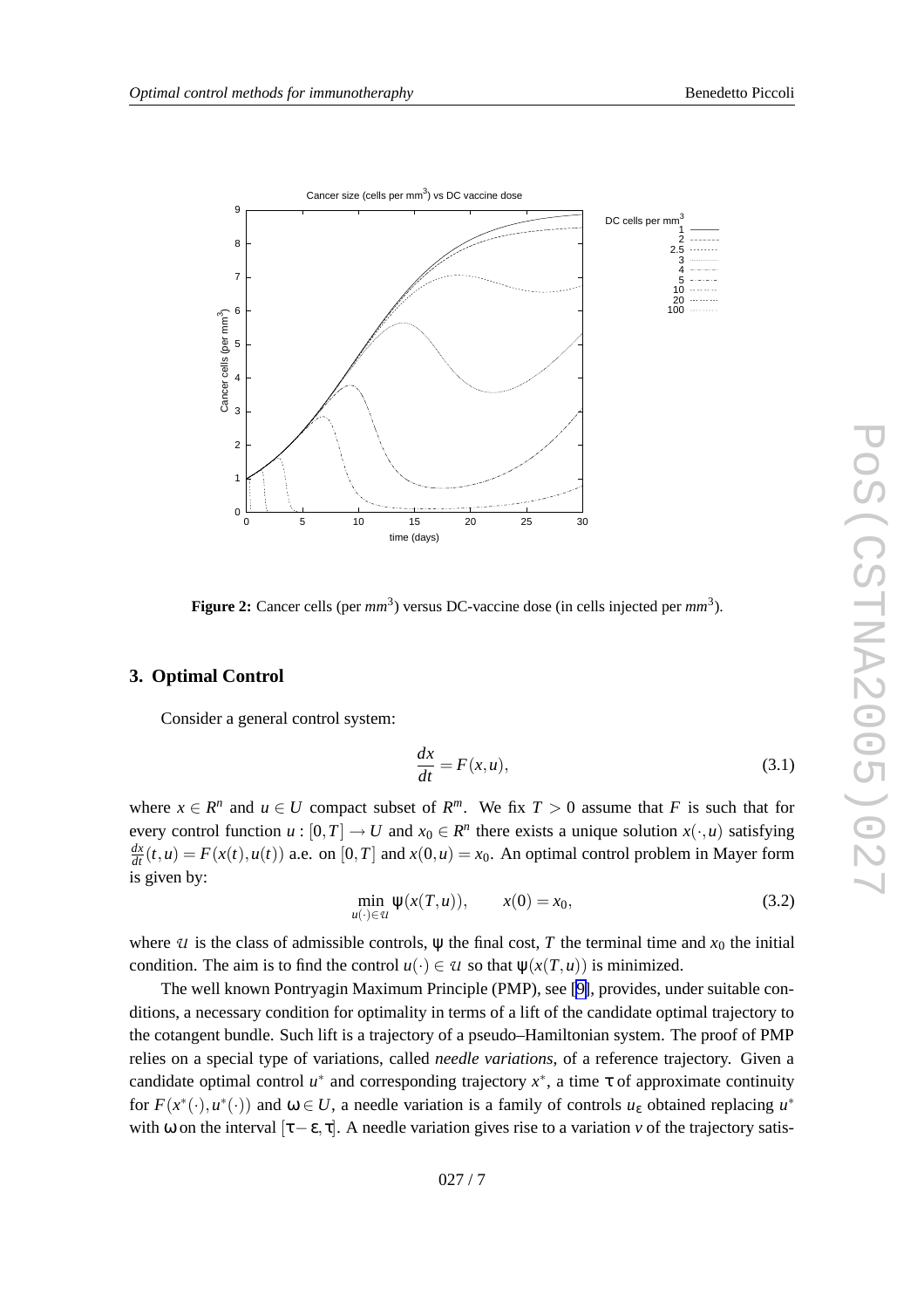<span id="page-7-0"></span>fying the variational equation  $\frac{dv}{dt}(t) = D_x F(x^*(t), u^*(t)) \cdot v(t)$  in classical sense (where  $D_x F$  is the Jacobian of  $F$  w.r.t.  $x$ ), only after time  $\tau$ .

Recently, see [[8](#page-13-0), [10](#page-13-0), [5\]](#page-13-0), it was introduced a setting in which needle and other variations happen to be differentiable. First let  $C$  be the space of real continuous functions defined on  $[0, T]$  and  $M$ its dual, the space of bounded Radon measures on  $[0, T]$ , see [[4\]](#page-13-0).

**Definition 1.** A parameterized family of controls  $\{u_\varepsilon : u_\varepsilon : [0,T] \to U, \, \varepsilon \in [0,\overline{\varepsilon}] \}$  with correspond*ing trajectories x*<sup>ε</sup> *is weakly differentiable at* ε = 0 *if*

$$
w_{\varepsilon}(\cdot) = \frac{F(x_0(\cdot), u_{\varepsilon}(\cdot)) - F(x_0(\cdot), u_0(\cdot))}{\varepsilon}
$$

converges for the weak\* topology of M to some measure  $\mu \in \mathcal{D}$ . In other words, for every continu*ous function*  $\phi \in \mathcal{C}$  *the map*  $\epsilon \mapsto \int \phi(t)w_{\epsilon}(t) dt$  *converges to*  $\int \phi d\mu$ .

Given a weakly differentiable family  $u_{\varepsilon}$  the corresponding trajectory variation  $v$  satisfies:

$$
dv = D_x F(x_0, u_0) \cdot v dt + d\mu,
$$

where no w the equation is understood in integral sense. Thus for a needle variation we obtain:

$$
dv = D_x F(x^*, u^*) \cdot v dt +
$$

$$
(F(x^*(\tau), \omega) - F(x^*(\tau), u^*(\tau))) d\delta_{\tau},
$$

where  $\delta_{\tau}$  indicates a Dirac delta centered at  $\tau$ . Then one can prove PMP in the usual way.

More generally , consider a family of controls of type:

$$
u_{\varepsilon} = \sum_{i=0}^{N} u_i(t) \chi_{[t_i^{\varepsilon}, t_{i+1}^{\varepsilon}]} \tag{3.3}
$$

where  $u_i : [0, T] \to U$  is continuous,  $0 = t_0^{\varepsilon} < t_1^{\varepsilon} < \cdots < t_{N+1}^{\varepsilon} = T$ , and  $\chi$  is the indicator function. If  $t_i^{\varepsilon} = t_i^0 + \varepsilon + o(\varepsilon)$ , then such a family is weakly differentiable and the variation *v* of the corresponding trajectories *x* <sup>ε</sup> satisfies:

$$
dv = D_x F(x_0, u_0) \cdot v dt + \sum_{i=1}^{N} d\delta_{t_i} \cdot
$$
  

$$
(F(x_0(t_i), u_{i-1}(t_i)) - F(x_0(t_i), u_i(t_i))).
$$

#### **4. Optimal Control theory applied to Cancer Immunotherapy**

We now consider the DCV as a possible control on  $(2.1)-(2.5)$  $(2.1)-(2.5)$  $(2.1)-(2.5)$  $(2.1)-(2.5)$ , hence we obtain the control system

$$
\frac{dx}{dt} = f(x) + ug(x) \tag{4.1}
$$

where  $x = (H, C, M, D, I)$  represents the cells populations, the field f is given by ([2.1\)](#page-3-0)-([2.5](#page-3-0)) and, since DCV acts only on Dendritic cells, we have  $g(x) = e_4$  the fourth coordinate vector. Our cost is the final value of the tumor mass M. Thus we consider the optimal control problem:

$$
\min_{u(\cdot)\in\mathcal{U}} M(x(T, u(\cdot))), \qquad x(0) = x_0,\tag{4.2}
$$

$$
027/8
$$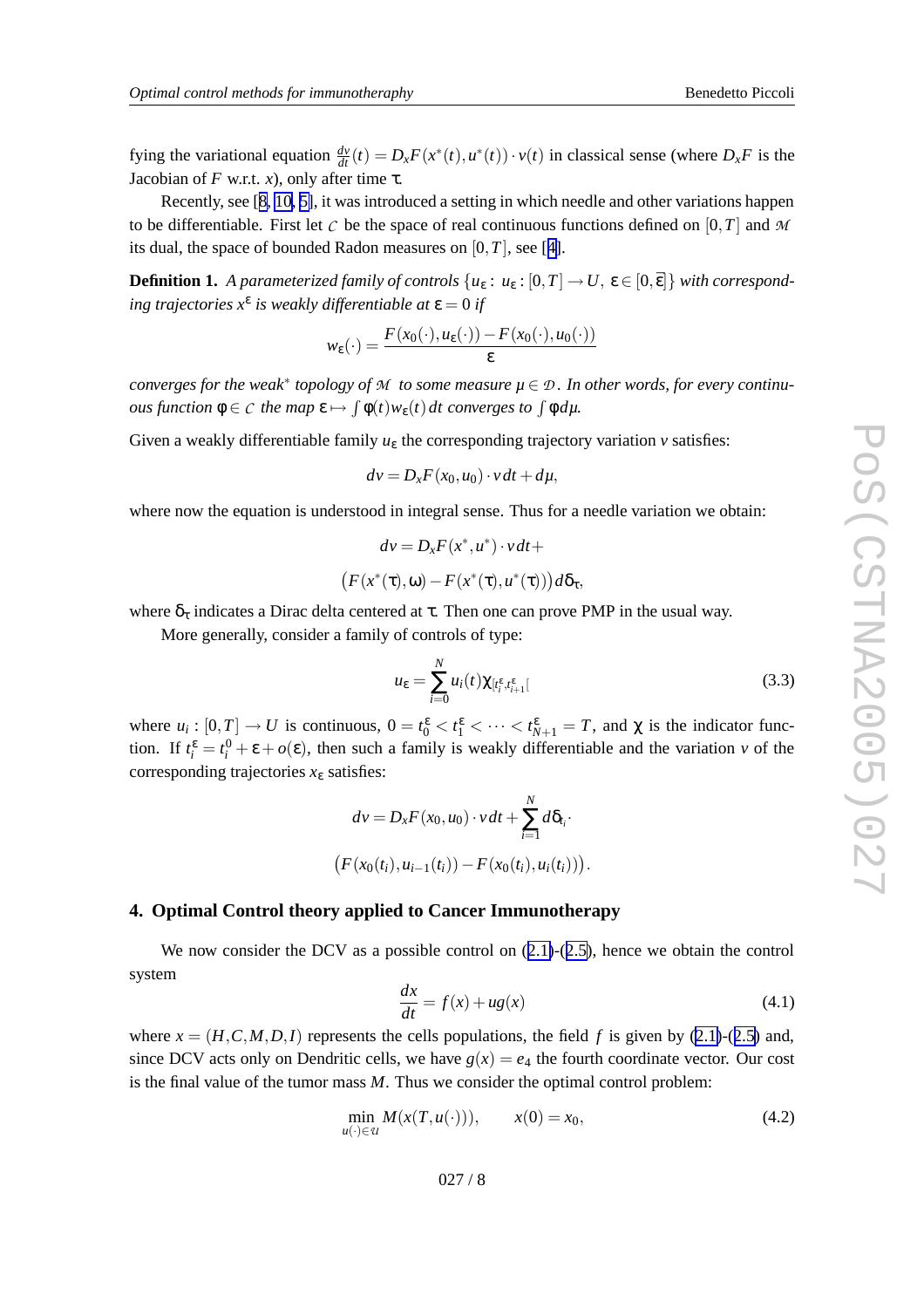<span id="page-8-0"></span>where  $T$  is the final time of the treatment period,  $x_0$  is some fixed initial value of cells populations and the set *U* is still to be defined.

We consider a vaccine administration procedure described by a continuous control function

$$
\bar{u}:[0,\eta]\mapsto[0,\bar{V}]
$$

where  $\bar{V}$  is the maximal vaccine quantity. The function  $\bar{u}$  represents the value of injected Dendritic cells population as a function of time.

The most important time scale, in the evolution of the system  $(2.1)-(2.5)$  $(2.1)-(2.5)$  $(2.1)-(2.5)$  $(2.1)-(2.5)$ , is given by the cellular duplication time, which is estimated about  $1/3$  of a day. On the other side, the time duration of the vaccine administration is often of the order of one hour or less, hence very small compared to the natural time scale of  $(2.1)$ . Therefore we assume that  $\eta$  is very small.

Consider now a family of controls  $u_{\varepsilon}$  corresponding to a single vaccine administration procedure that happens at some time  $t_{\varepsilon} = \bar{t} + \varepsilon + o(\varepsilon)$ . Then the family  $u_{\varepsilon}$  is formed by control functions of type [\(3.3](#page-7-0)) and is weakly differentiable. Assuming that  $\bar{u}$  is close to the constant  $\bar{V}$ , letting  $\bar{x}$ correspond to the vaccination at time  $\bar{t}$  and taking a first order expansion for the equation of  $v$  we get:

$$
-v((\bar{t}+\eta)+)=\int_{\bar{t}}^{\bar{t}+\eta}D_{x}f(\bar{x}(t))\cdot\bar{V}e_{4}dt+o(\eta)\sim
$$

$$
\int_{\bar{t}}^{\bar{t}+\eta}D_{x}f(\bar{x}(\bar{t}+t\bar{V}e_{4}))\cdot\bar{V}e_{4}dt=
$$

$$
f(\bar{x}(\bar{t})+V)-f(\bar{x}(\bar{t})), \qquad (4.3)
$$

where for simplicity we set  $V = \eta \bar{V} e_4$ , that is the vector representing the Dendritic cell population actually inoculated during a vaccine administration. Finally we obtain the following:

**Proposition 1.** Let  $u_{\varepsilon}$  be a family of controls corresponding to a single vaccine administration procedure at time  $t_{\varepsilon} = \overline{t} + \varepsilon$  and  $\overline{x}$  the trajectory corresponding to vaccination at time  $\overline{t}$ . Then the *corresponding variation* is approximated for  $t \geq \overline{t}$  by the solution of:

$$
\begin{cases}\n\frac{d\nu}{dt}(t) = D_x f(\bar{x}(t)) \cdot v(t) \\
v(\bar{t}) = f(\bar{x}(\bar{t})) - f(\bar{x}(\bar{t}) + V)\n\end{cases}
$$
\n(4.4)

The clinical treatment of a patient via immunotherap y consists in a series of DCVs that are scheduled overtime range of some months. We then consider a control procedure that consists in *N* vaccinations inoculated according to a *schedule*  $S = \{t_i : i = 0, ..., N, 0 \le t_1 \le t_2 - \eta < t_2 \le \cdots \le t_m\}$  $t_N \leq T - \eta$ . Let *S* be the space of schedules, then for every  $S \in S$  we define  $u(S)$  to be the corresponding control

$$
u_S(t) = \sum_{i=1}^N \bar{u}(t-t_i) \chi_{[t_i,t_i+\eta]}.
$$

The control  $u<sub>S</sub>$  corresponds to N vaccine administration procedures that occur at times  $t<sub>i</sub>$ . Finally we set

 $u = \{u_S : S \in S\}$ 

and the optimal control problem [\(4.2](#page-7-0) ) is no w well defined:

027 / 9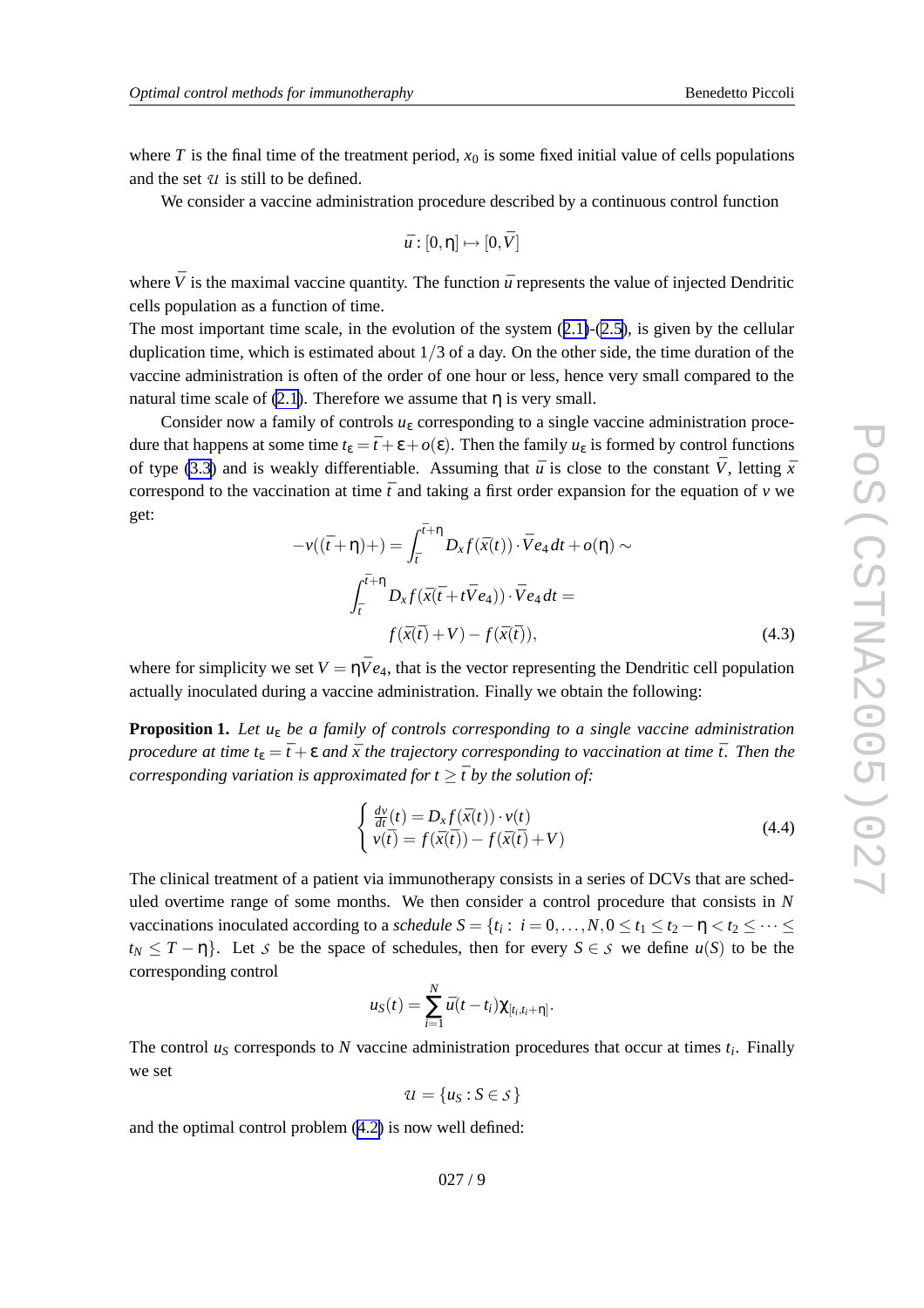(P) Given the initial condition  $x_0$  determine a schedule  $S \in S$  so that the trajectory  $x_S$  of  $\frac{dx}{dt} =$  $f(x(t)) + u<sub>S</sub>(t)g(x)$  attains the minimum of  $M(x(T, u))$ .

It is easy to notice that such optimal control problem is indeed a (finite dimensional) optimization problem. In fact the space *S* can be clearly parameterized by a subset of  $R^N$ .

Moreo ver , thanks to Proposition [1](#page-8-0) , we can approximate this optimization problem considering the set of controls given by finite sums of delta functions centered at vaccination times of the schedule, thus considering  $\eta = 0$ . The set *S* is obviously compact and the function  $S \mapsto M(x_S(T))$  continuous, hence there exists a solution to (P). Analogously to Proposition [1](#page-8-0), one can easily prove:

**Proposition 2.** *For the problem (P), up to an error of order* η *, we have:*

$$
\frac{\partial M(x_S(T))}{\partial t_i} = \nabla \psi(x_S(T)) \cdot v_i(T) = e_4 \cdot v_i(T)
$$

*where*  $v_i(\cdot)$  *is the solution to* ([4.4](#page-8-0)) *for*  $\bar{t} = t_i$  *and*  $x_0 = x_S$ .

To solv e numerically problem (P) we can use Proposition 2 and steepest descent or other optimization methods.

#### **5. Simulations.**

To run simulations we used a  $C_{++}$  program consisting of the following iterative procedure.

- Step 0 Fix the final time T, the number N of vaccine administrations, the (vector) value V of vaccine quantity, an initial value  $x_0$  of cells populations and an initial schedule  $S_0$ .
- Step 1 Solve the system  $(2.1)-(2.5)$  $(2.1)-(2.5)$  $(2.1)-(2.5)$  $(2.1)-(2.5)$  $(2.1)-(2.5)$  with initial value  $x_0$  via Runge-Kutta integrator generating an approximation of the trajectory  $x_s$ . At the same time solve the variational equation  $\frac{dv_i}{dt}$  $D_x f(x_S) \cdot v_i$  with initial condition  $v_i(t_i) = f(x_S(t_i) + V) - f(x_S(t_i))$  for  $i = 1, ..., N$ .
- Step 2 Compute  $\frac{\partial M(x_S(T))}{\partial t_i}$  via Proposition 2.
- Step 3 Update the schedule according to steepest descent, i.e. add to  $t_i$  the value  $h \cdot \partial M(x_S(T))/\partial t_i$ for some small parameter h. GOTO Step 1.

**Remark 1.** Notice that in Step 1 we compute at the same time the solution to  $(2.1)$  $(2.1)$ - $(2.5)$  $(2.5)$  $(2.5)$  and the *variational equations [\(4.4\)](#page-8-0), this allows to spare memory also in vie w of more complex models.*

We consider the case of a time horizon T of six months,  $N = 10$  DCVs injections. The initial value of the tumor is 0.1, the *H* and *C* levels are set to equilibrium, while *I* and *D* are set to zero. This means that there is no specific response at initial time of the immune system. If no vaccination occur the tumor would tend to equilibrium value as explained in the model description. The vaccine quantity  $V$  is set to  $0.25$  $0.25$  $0.25$ , cfr. with the effect on tumor level shown in Figure 2.

We run some simulations with initial schedule  $S_0$  chosen randomly and 200 iterations. In Figure [3](#page-10-0) we represent the outcome of final cancer cells population during a run of the program. Notice that the final value of the tumor decreased consistently from 0 .35 of the first optimization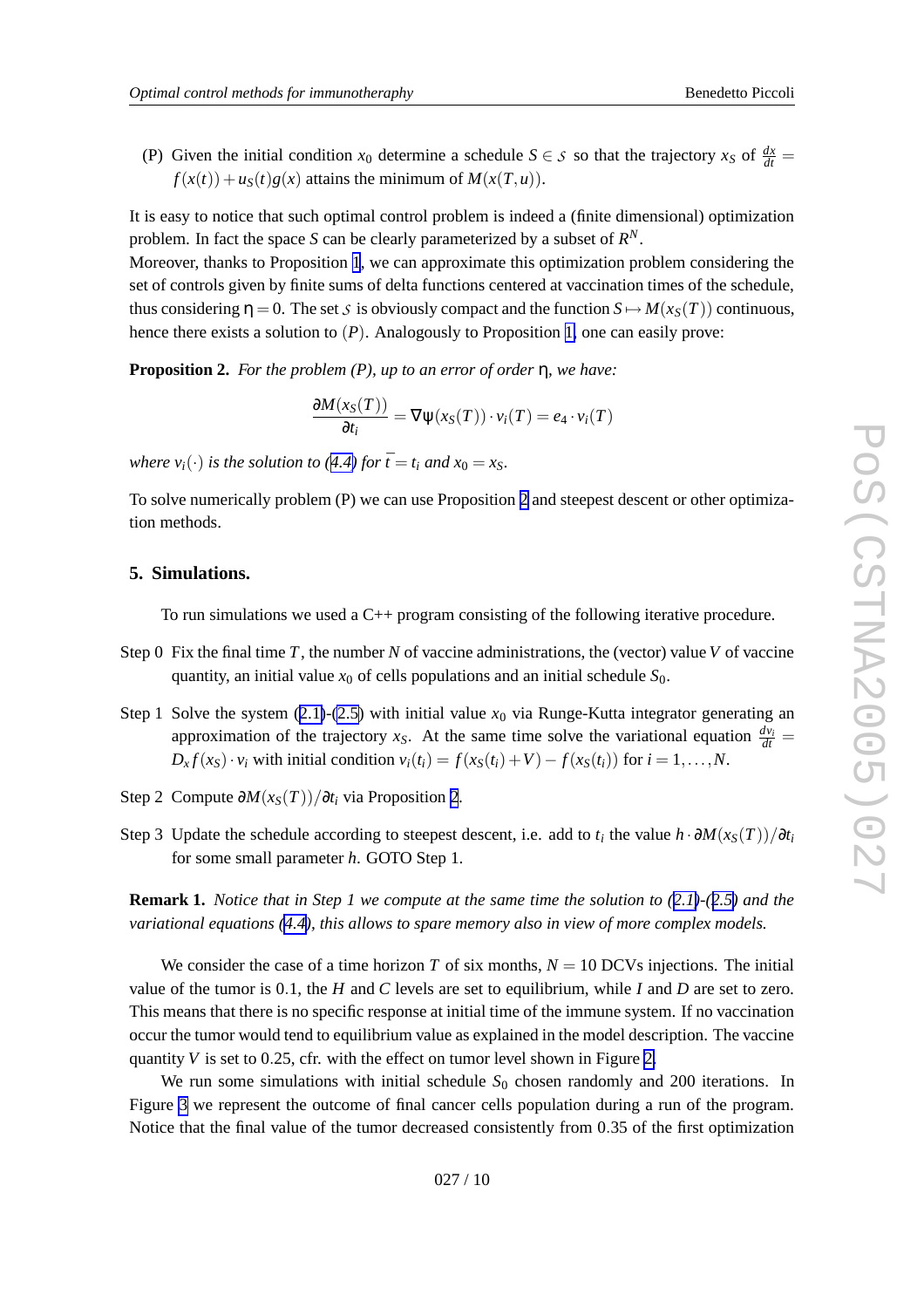<span id="page-10-0"></span>

**Figure 3:** This figure shows the final value of the tumor (linear and logarithmic scale) for each optimization step.

step to an almost zero level, which means essentially extinction of the tumor. Unfortunately some run presents some numerical problems due to the stiffness of the system. In fact the final value of the tumor mass may be quite sensible with respect to some vaccination times.

In Figure [4](#page-11-0) it is shown the evolution of the schedule during the iterations of the program. The number of iteration is plotted on the first axis, while in the second axis the vaccine administration times are depicted. The time value is represented in hours (4320 o ver six months). We notice that, as expected, the cost function is more sensitive with respect to late vaccinations. This is consequence of the fact that the effect of a DCV expires in time, again cfr . Figure [2](#page-6-0) . Therefore the optimization procedure mostly changes the last times of the schedule. In this precise example the first four vaccination times are not at all changed during the optimization procedure. The last two vary most rapidly and essentially collapse in a unique double vaccination since the beginning. The optimization is anyway far from trivial, for example the variation of vaccination times is not monotone as for numbers 5, 9 and 10.

To contrast the effect of pushing vaccination times to the end one should add a constraint or cost on the maximal value of the tumor during the whole time horizon. On one side this is natural for the model, on the other side the optimal control problem thus obtained is much more difficult to be treated.

In last Figure [5](#page-12-0) the e volution of all variables for the first iteration is illustrated. As we noticed abo ve, for the chosen values, the tumor is highly affected by the presence of the H (tumor specific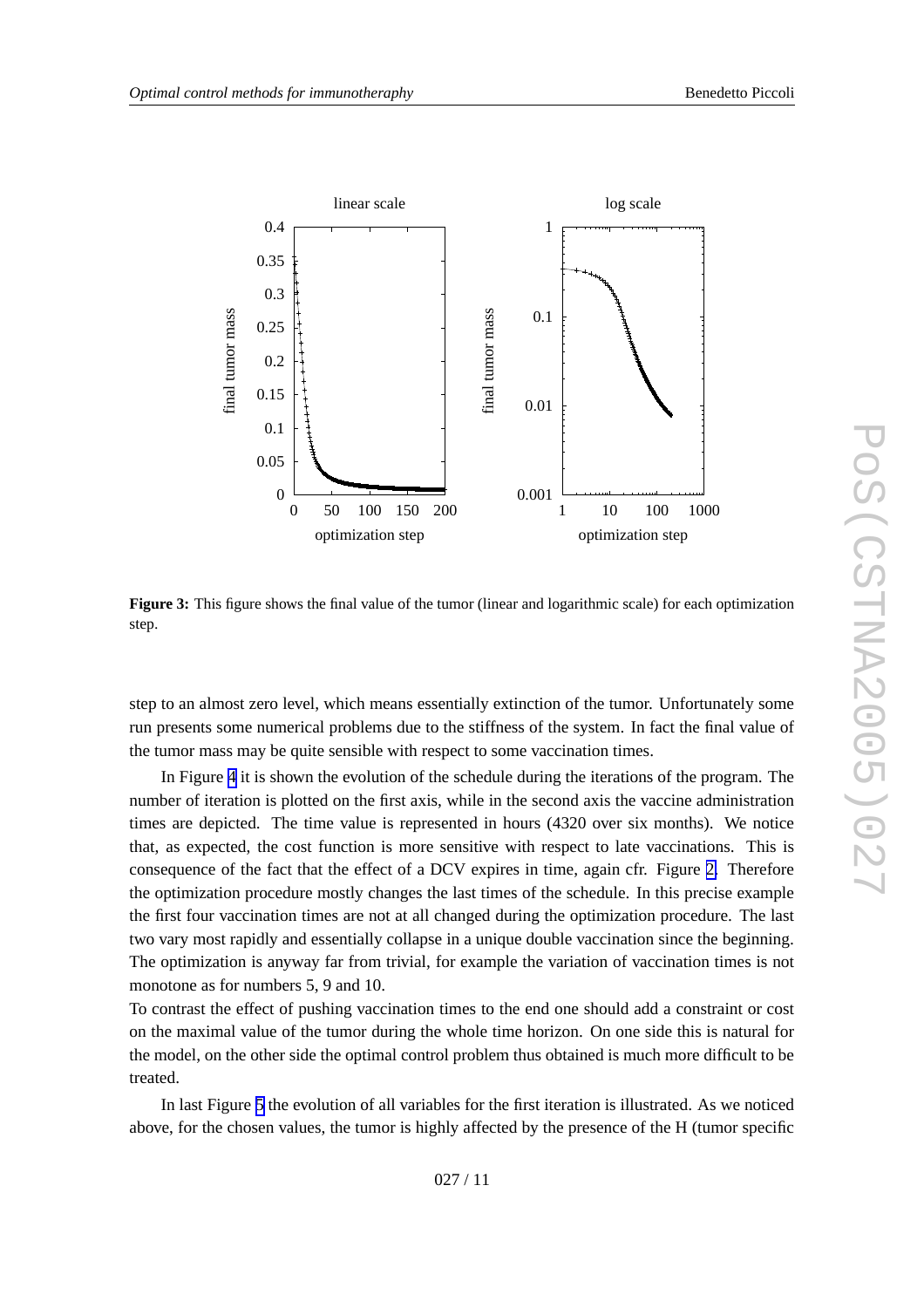<span id="page-11-0"></span>

**Figure 4:** We plot here the injection schedule versus time. The initial schedule (or protocol) is chosen at random. The dynamics shows non trivial aggre gation of injections at the beginning and at about half of the period.

T helper) cells and the C (tumor specific citotoxic) cells. The decay of these cells is quite rapid and even more is that of *D* (Dendritic) and I (Interleukin). Let us remark again that the value of the tumor is not under control for the whole time horizon.

### **6. Conclusions.**

We built a mathematical model for the immunotherapy of a generic cancer via Dendritic Cell Vaccines (DCVs). The obtained system represents the cancer cells population and the main immune cells populations involved in the response of the immune system. The control is given by the schedule of injections of Dendritic cells via DCVs and The dynamics of the not controlled systems is discussed in detail to test the response of immune system to cancer cells and the effects of DCVs on tumor le vel.

Then we consider an optimal control problem with final value of tumor mass as cost function and, as optimization horizon, the treatment period of six months. Since the possible schedules tak e values in a finite dimensional set, the optimal control problem reduces to an optimization ones. Howe ver , we used typical tools of optimal control to approximate the effect of DCVs and compute the gradient of the cost function with respect to the schedule. The latter is obtained via the solution of a generalized variational equation.

Simulations, run for an optimization procedure based on steepest decent, shows consinstent de-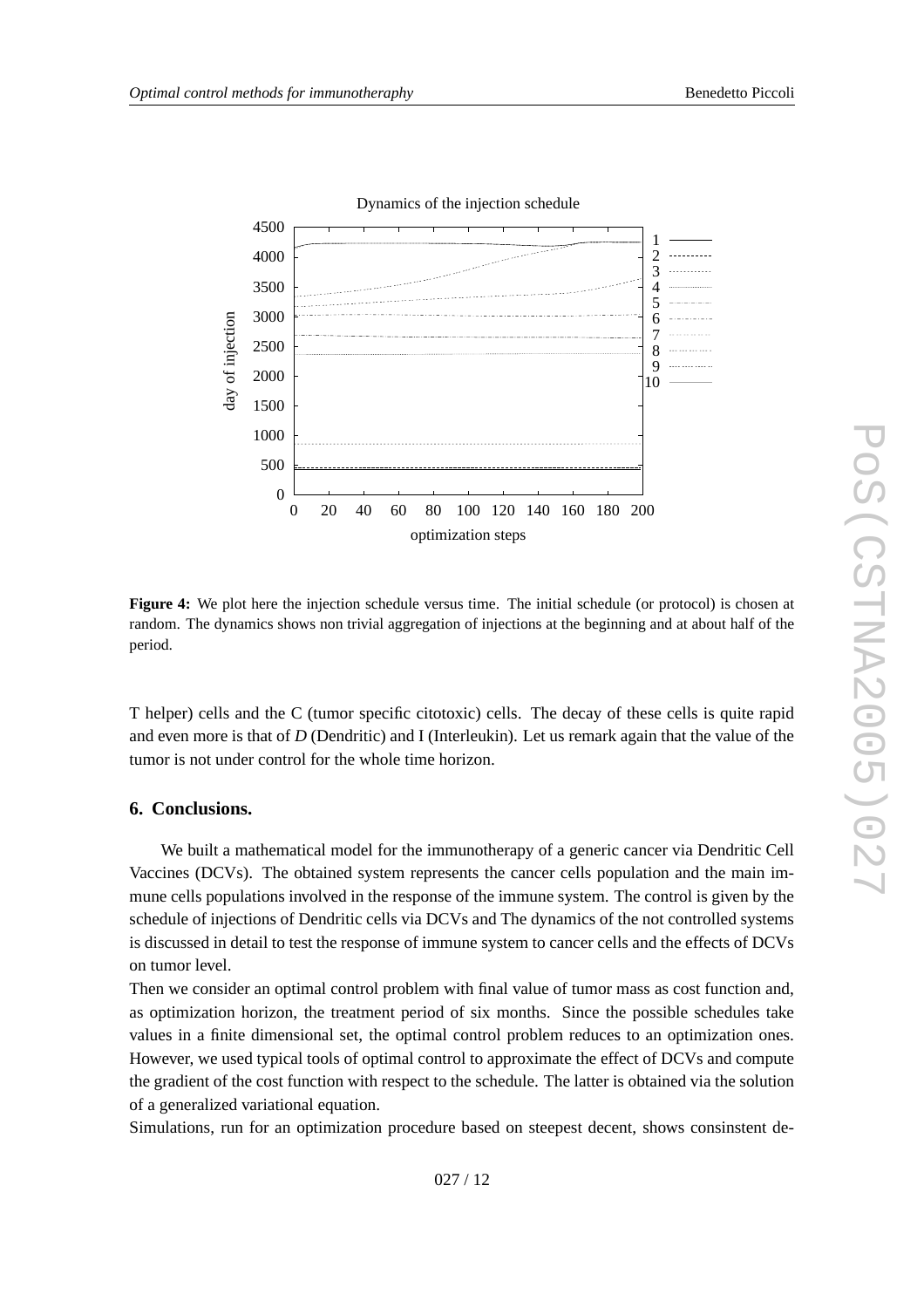<span id="page-12-0"></span>

**Figure 5:** The dynamics of the system subjected to the optimiezed schedule of injections of DCs (figure [4](#page-11-0). The four plots are as in figure [1](#page-5-0) and sho w peaks of immune activity after each injection and, at the same time, reduction of the tumor mass.)

crease of final tumor mass. Results are quite satisfactory , but, e ven if the adjoint equation is linear , there are serious numerical troubles for high number of vaccinations if one does not use a high order method. Fortunately the possibility of computing at the same time the reference trajectory and the adjoint equation permits to keep bounded the computational time and the memory needs. Further research should go in the direction of improving the model adding more cell populations and adjusting the effects of DCVs on tumor le vels and other cells. Another possible direction is to consider more complicate optimal control problems. e.g. including the maximal level of the tumor during the treatment period as cost (and/or constraint) or asking for a minimal separation of vaccination times. However the former leads to optimal control and optimization problems much more difficult to be treated.

#### **References**

- [1] D. Boczk owski, S. K. Nair , J. H. Nam, H. K. Lyerly , E. Gilboa, *Induction of tumor immunity and cytotoxic T lymphocyte responses using dendritic cells transfected with messenger RNA amplified from tumor cells* , *Cancer Res.* 2000 Feb 15;60(4):1028-34.
- [2] *Cancer Modeling and Simulation* , Preziosi L. (ed.), Chapman & Hall/CRC Press (UK), London, June 26,2003.